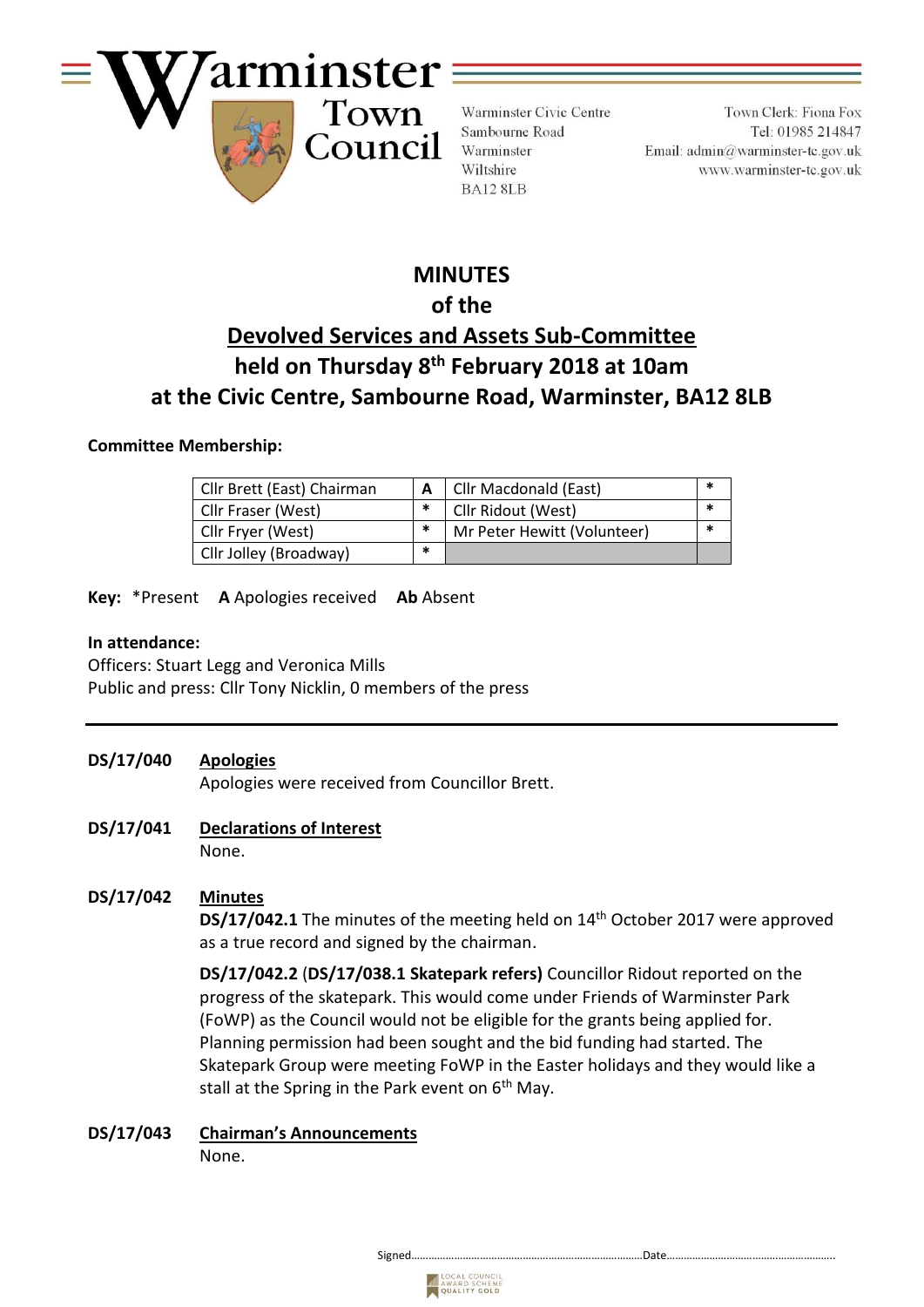# *Standing Orders were suspended at 10.08am to allow for public participation*

# **DS/17/044 Public Participation**

Councillor Nicklin spoke on agenda item 12, the Elisabeth Collyns Garden. He felt that the old sign for the Civic Trust Garden should be retained as an historical record rather than being replaced, and he requested that the new sign for the garden be erected separately.

# *Standing Orders were reinstated at 10.10am*

*It was agreed to move forward agenda item 12 raised by Councillor Nicklin*

#### **DS/17/045 Elisabeth Collyns Garden**

**DS/17/045.1** The Park and Open Spaces Manager explained that it was the intention to replace the Civic Trust Garden sign with the new Elisabeth Collyns Garden sign which would acknowledge the recent contributions from Longleat Lodge and Fairfield Farm College. Some of the historical information on the present sign would be retained as an acknowledgement to the earlier involvement of the Civic Trust. **It was resolved to purchase a new sign for the Elisabeth Collyns Garden to replace the existing sign.**

**DS/17/045.2** Members were concerned that two benches in the original garden had been memorial benches with plaques. These benches had been removed and it was not known what had happened to the plaques. The Park and Open Spaces Manager would see if he could obtain any information. **It was resolved that two Glasdon Lowther benches be purchased for the Elisabeth Collyns Garden at a cost of £450 each plus VAT, and that if the memorial plaques can be located they should be transferred to the new benches.** 

# **DS/17/046 Reports from Unitary Authority Members** Councillor Ridout had already spoken on the planning application for the skatepark.

#### **DS/17/047 Devolution of Assets and Services**

**DS/17/047.1 It was resolved that a Play Areas Working Group be set up with Councillor Brett as Chairman and Councillor Macdonald, Mr Peter Hewitt and the Park and Open Spaces Manager as members.** This would be a task and finish group to establish the condition of the nine play areas and garner any other relevant information. The group to report their findings to the Devolved Services and Assets Sub-Committee, following which a public meeting would be convened. Wiltshire Council officers would be invited to discuss the devolution of these assets. Terms of reference would be drawn up for the working group.

**DS/17/047.2 It was resolved to approve expenditure of £538.65 for RoSPA inspections of nine play areas at £59.85 per inspection.** 

#### **DS/17/048 Signage**

The proofs of the park logo were noted.

Signed………………………………………………………………………Date…………………………………………………..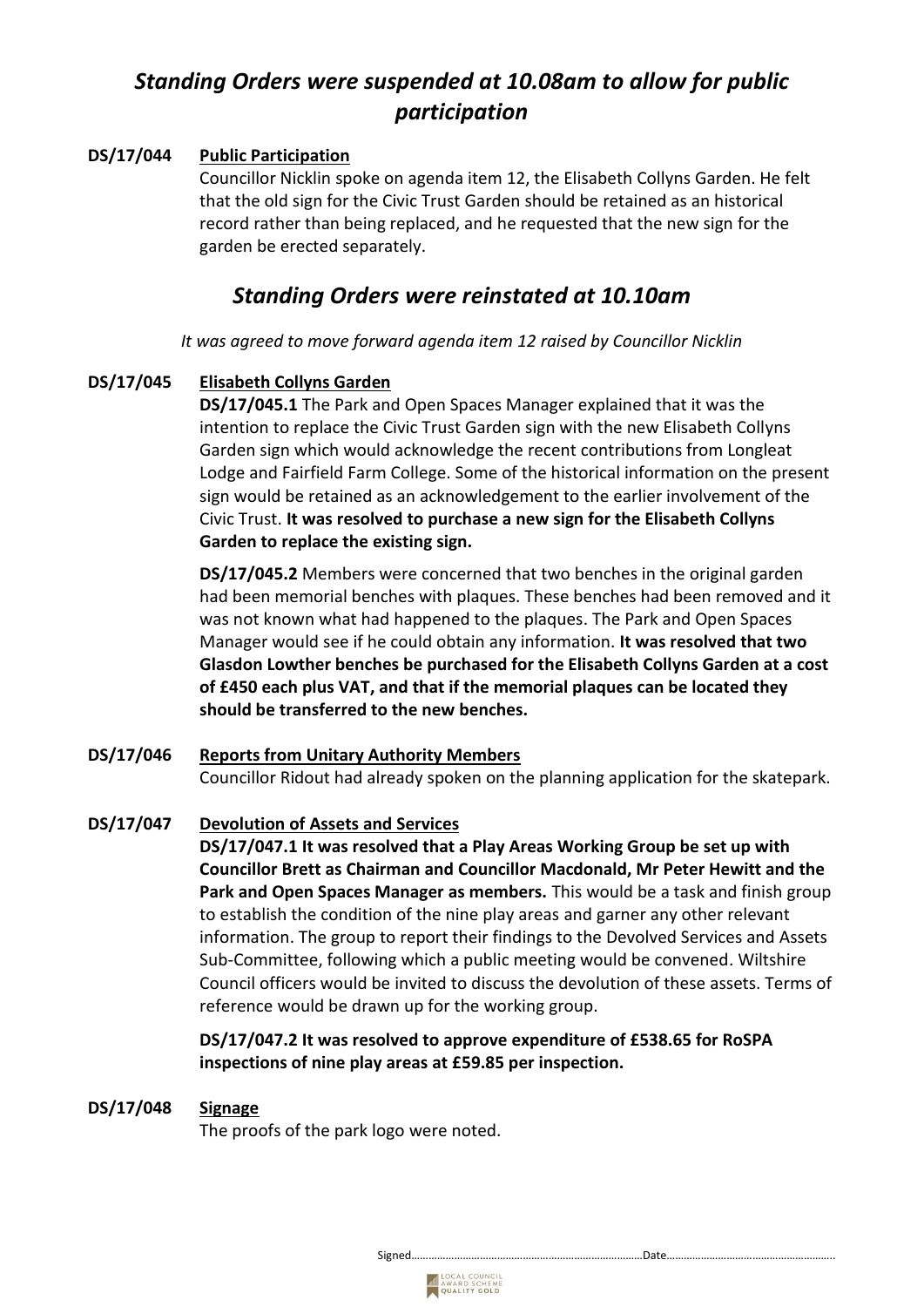# **DS/17/049 Recycling Bins**

The recycling bins had been ordered and would have the park and Town Council logos on them. The bins were due in mid March and recycling would commence from April. The Park and Open Spaces Manager was still awaiting a price from idverde for emptying the bins only. The old bins would be kept for the time being as they may be needed elsewhere.

# **DS/17/050 Boats on the Lake**

The approval of expenditure for the boats and associated equipment was noted. The Model Boat Club would be attending the Spring in the Park event.

# **DS/17/051 Benches**

The installation of the six replacement benches in the park was noted.

#### **DS/17/052 Tree Survey**

It had been at least five years since Wiltshire Council had carried out a tree survey and only emergency work had been undertaken, hence the amount of work that was necessary following the recent survey. There were no tree preservation orders in the park but planning permission would be needed for work on the trees at the War Memorial, which is in a conservation area. **It was resolved that the contract for the work should be given to Downlands at a cost of £6,390.00.** 

# **DS/17/053 Toilets in the Park**

The replacement hinges had been sourced by idverde and should be fitted on 8<sup>th</sup> February 2018. Spare hinges had been bought because the company who provided the doors was no longer in business. The repairs to the door were noted.

#### **DS/17/054 Advertising Banner Frame for LPG**

It was agreed that it was necessary to make the park and its events more visible. The Neighbourhood Plan had included the suggestion of opening up the vista of the park from Weymouth Street. This would mean removing the hedge. The Park and Open Spaces Manager was asked to look at whether this was a feasible option. It may not be appropriate to introduce a banner frame if this course of action were taken. **It was agreed to defer this item until the next meeting pending the quotation from Warminster Metalworkers and the feasibility study on the removal of the hedge.**

# **DS/17/055 Smallbrook Meadows**

The homeless young man camping in Smallbrook Meadows had been asked to move by the PCSOs. The amount of litter and human waste at the site were of concern to users of the meadows. The Park and Open Spaces Manager had contacted the Enforcement Officer at Wiltshire Council who had advised putting a notice on the tent notifying the occupant that the tent would be removed after a period of four days. A contact number would be provided. If he refuses to leave the next option would be to go to a magistrate's court to serve an eviction notice. It was believed that the tent was rarely occupied. **It was resolved that the Council should not enter into a legal dispute but that the Park and Open Spaces Manager should provide a notice requesting removal of the tent based on the Wiltshire Council template.**



Signed………………………………………………………………………Date…………………………………………………..